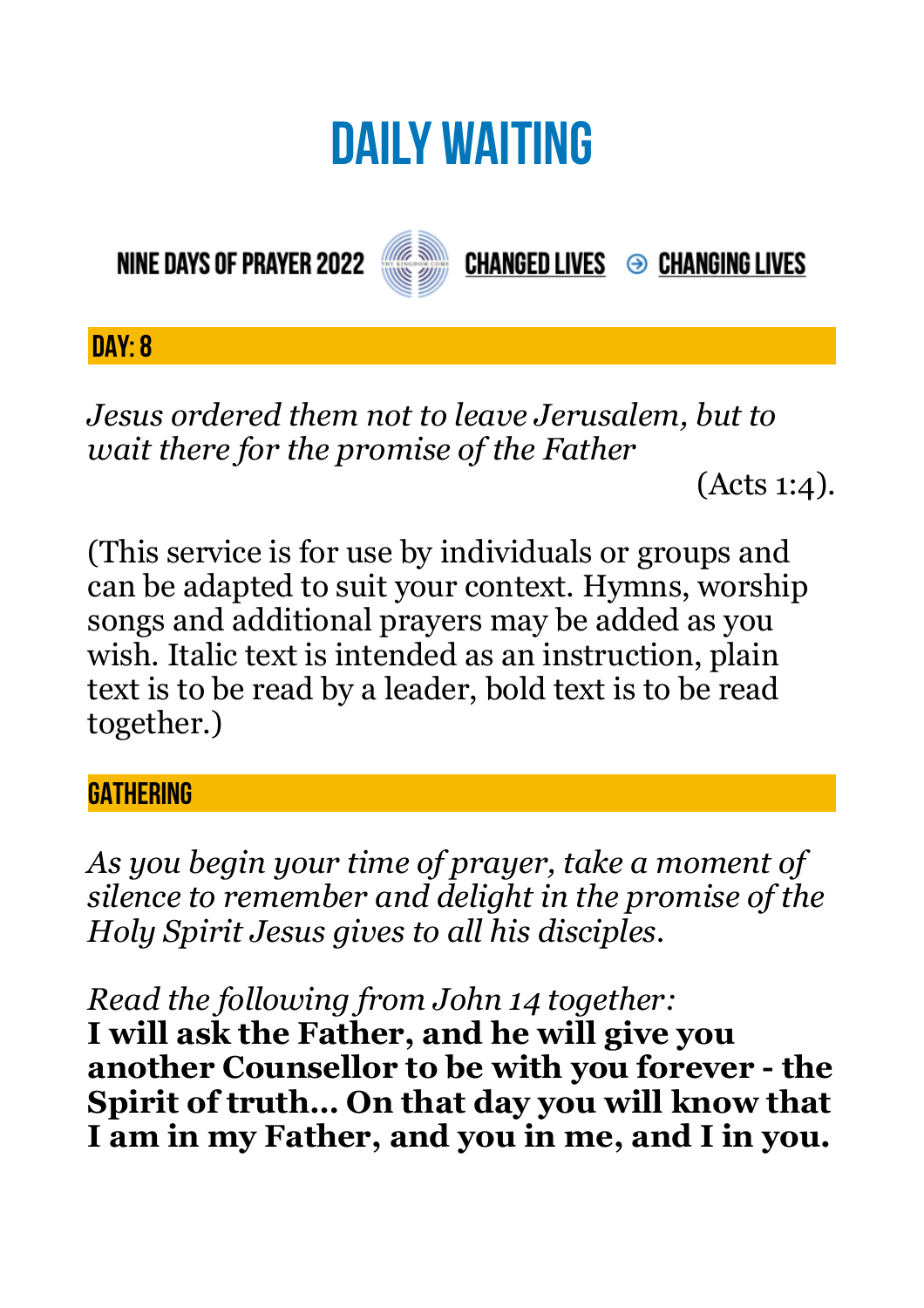*Make a sign of being present to God and one another – light a candle, open a Bible, share the peace…* 

Come, Holy Spirit, fill the hearts of your people **And kindle in us the fire of your love.**  Come, Holy Spirit, be with us as we pray **And leave us not as orphans.**  Come, Holy Spirit, renew us in body, mind and spirit **And send us out to be your presence in your world.** 

Come, Holy Spirit, fill the hearts of your people **And kindle in us the fire of your love.** 

*Optional hymn or worship song.* 

# **LISTENING**

For this is the reason the gospel was preached even to those who are now dead, so that they might be judged according to human standards in regard to the body, but live according to God in regard to the spirit. (1 PETER 4:6, NIV)

### **REFLECTING**

Sometimes we make happen the very things we most want to avoid. One thing we often fear, and yet create for ourselves, is separation. We feel distant from those who are different to us, those we consider 'other'. We feel separated from those who have gone before. Sometimes we feel separated from God. Some people we think are beyond reach. Sometimes we feel beyond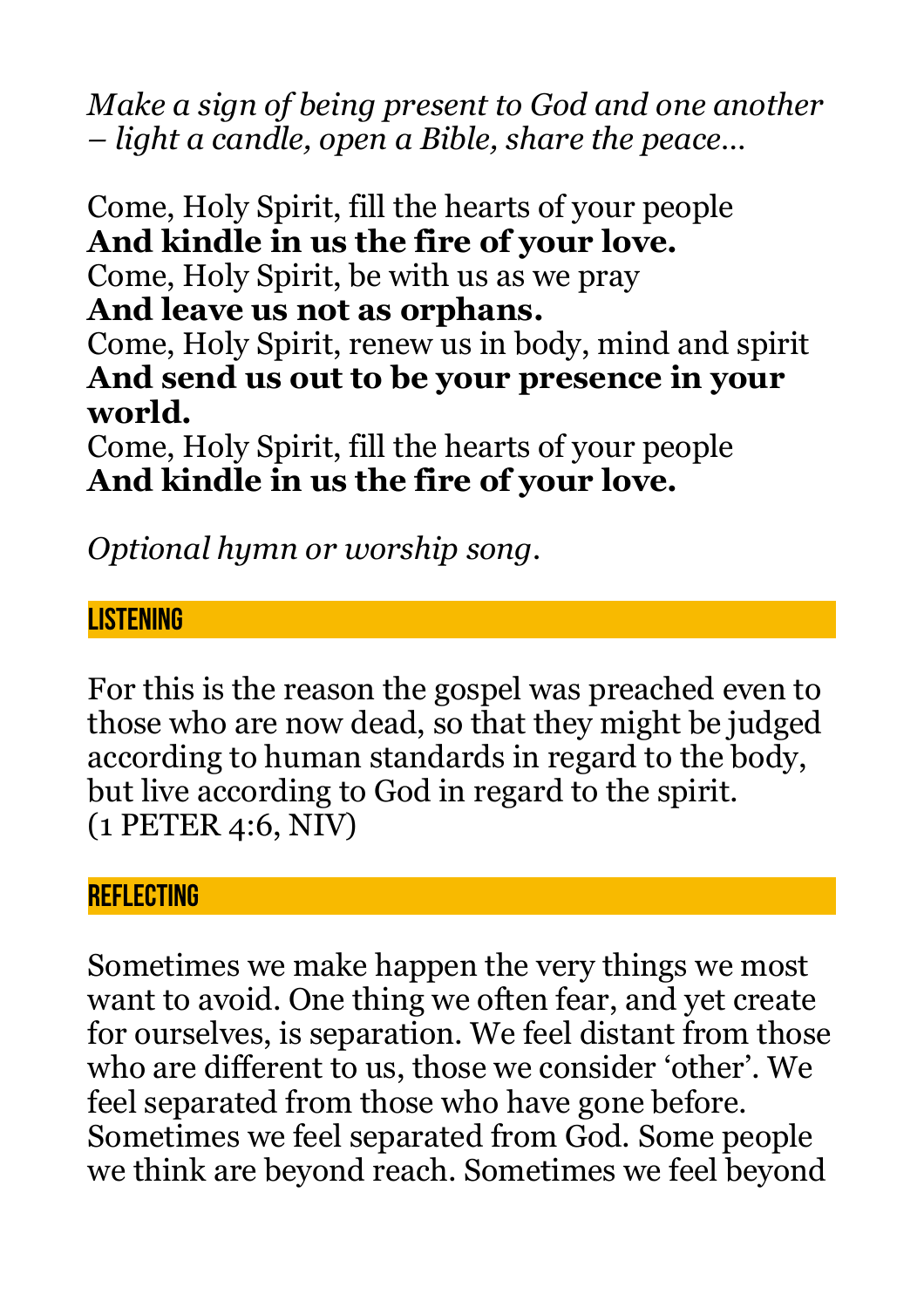reach ourselves, consumed by darkness, loneliness and fear.

What a profound message then for us in this passage. Jesus descends into the darkness, into the places we fear most, to bring us out of death and into life. Those who are consumed by darkness hear the Good News and are brought into the glorious light of God. Those who are dead are made to live new lives, which witness to the miracles of God.

Many people may be physically alive, but they are not truly living. There are those who live submerged by circumstances, situations, and anxieties. The gospel gives people new life – God turns dead ends into turning points, rejection into acceptance, death into new life. It says that no-one is beyond redemption. There is no sin God doesn't forgive when repentance is true. Those whom we give up on, whom we consider past hope, God never stops searching for. When they are found, God celebrates: 'Rejoice with me; I have found my lost sheep' (Luke 15:6).

The generosity of God overflows with such power that even death is swept away. Whilst we do not fully understand the mechanisms of salvation, we are encountered by the one who gives life to the dead. Where people turn away, God welcomes. Where we are tempted to judge, God calls us to love. When flesh inevitably dies, spirit lives. It is a call to live according to God's standards, rather than wither according to our own. Pray today for your five friends, that the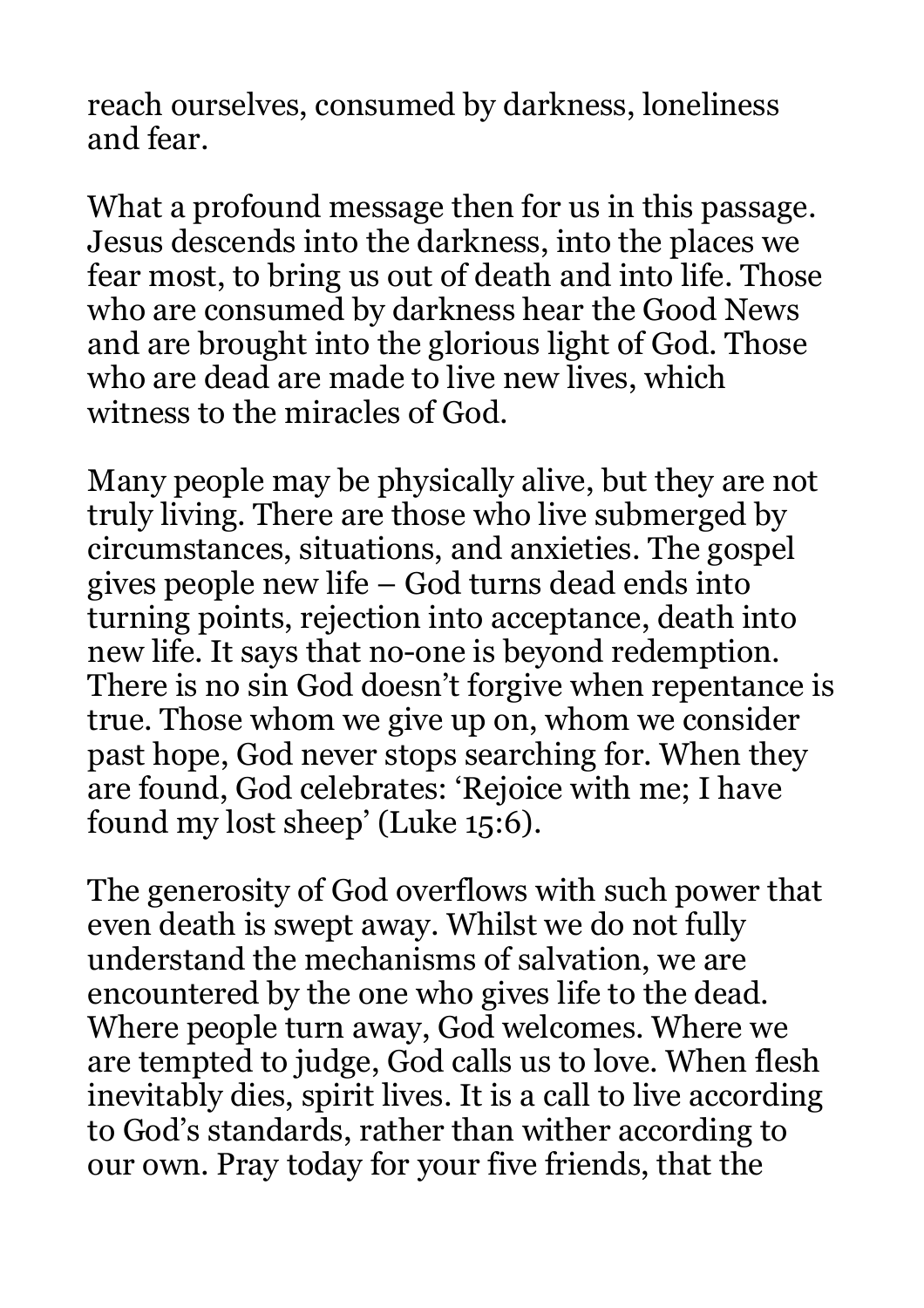Spirit of the one who crosses every boundary to bring the message of His love might reach them.

As you pray for your five people today, remember this: no one is beyond the presence and promise of God.

**Psalm 18** (NRSV)

- 1 I love you, O Lord, my strength.
- 2 The Lord is my rock, my fortress, and my deliverer, my God, my rock in whom I take refuge, my shield, and the horn of my salvation, my
- stronghold. 3 I call upon the Lord, who is worthy to be praised;

so I shall be saved from my enemies.

- 4 The cords of death encompassed me; the torrents of perdition assailed me;
- 5 the cords of Sheol entangled me; the snares of death confronted me.
- 6 In my distress I called upon the Lord; to my God I cried for help.

 From his temple he heard my voice, and my cry to him reached his ears.

 **Glory to the Father and to the Son, And to the Holy Spirit; As it was in the beginning, is now And shall be for ever. Amen.**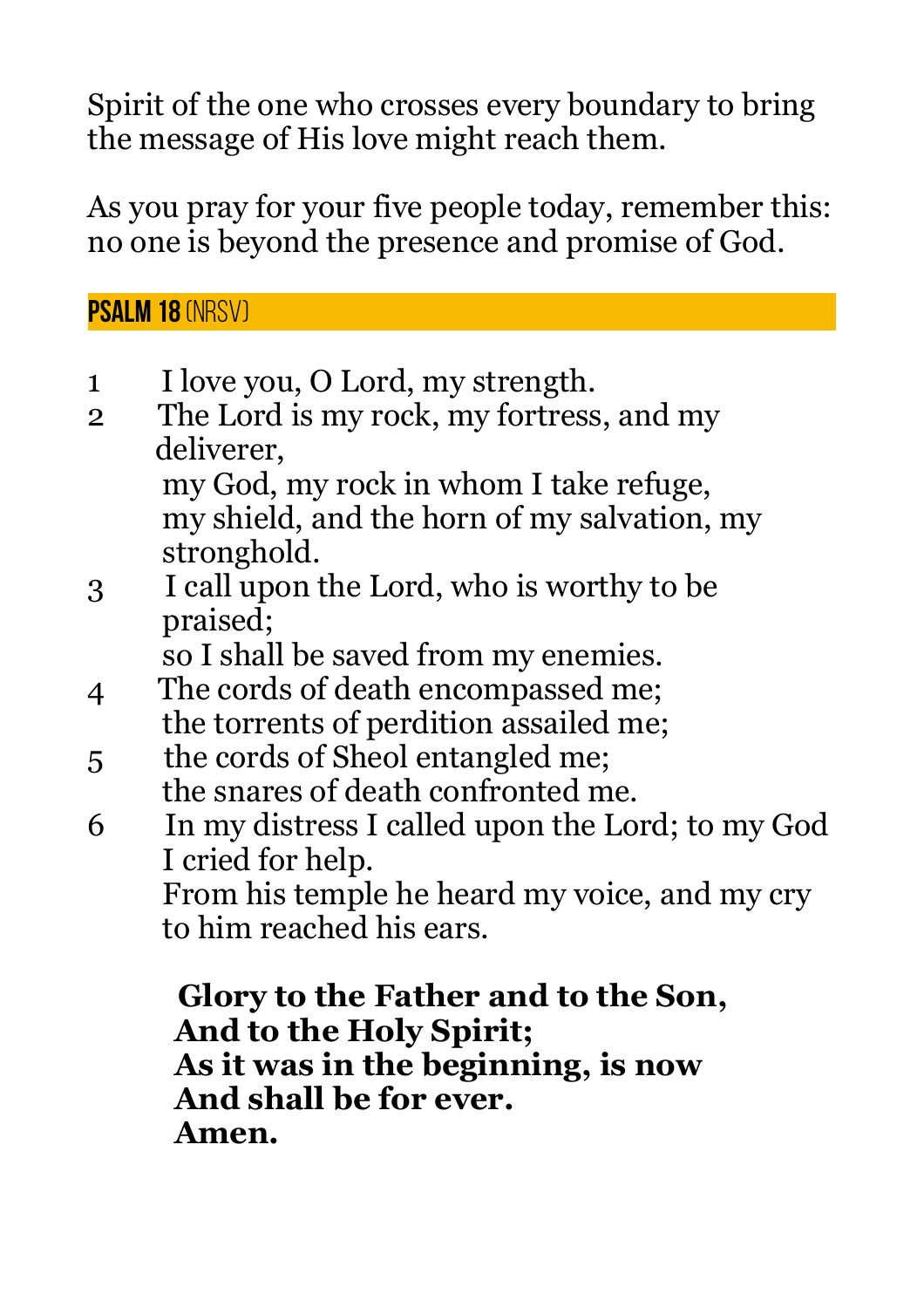#### **PRAYING**

God, your love pursues us; In fear we run and hide, Yet you reach us at the edges and in the shadows. Draw us into the light of your grace, Where every kind of darkness loses its power; Form us into communities of your love, Where every person finds a warm embrace. **Amen.**

We meet your word in honesty and vulnerability, *(Pause)*

Come Holy Spirit: **Thy Kingdom Come.**

We express thanks for those who have made us welcome when we have felt on the edge.

*(Pause)*

Come Holy Spirit: **Thy Kingdom Come.**

We offer ourselves to carry lights into the darkness of exclusion, division and hostility.

*(Pause)*

Come Holy Spirit: **Thy Kingdom Come.**

We bear before you those who feel they are beyond reach.

*(Pause)*

Come Holy Spirit: **Thy Kingdom Come.**

*We wait upon the work of your Spirit as we say the Lord's Prayer together:*

**Our Father in heaven, hallowed be your name, Your kingdom come, your will be done, on earth as in heaven.**